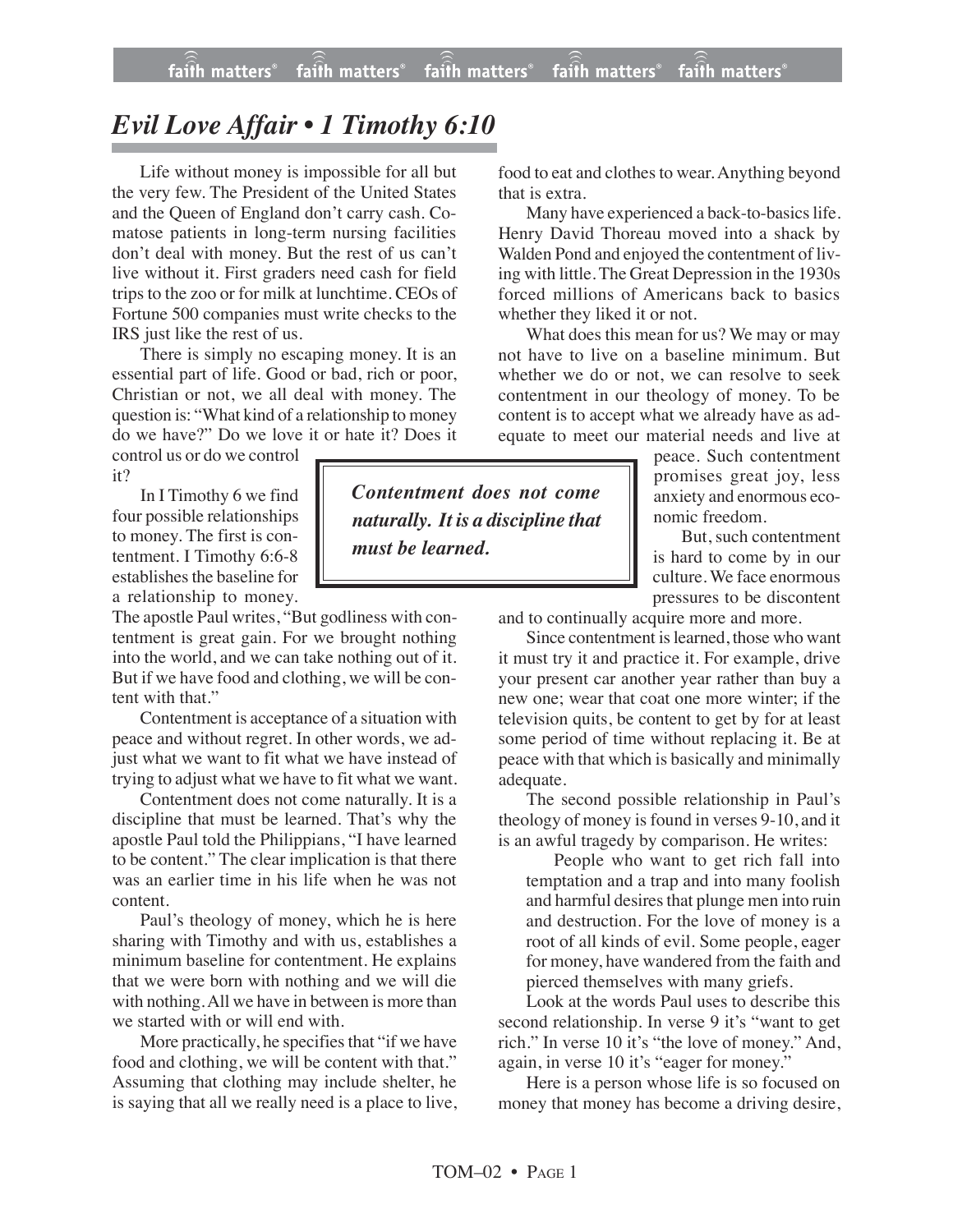a deep passion and a primary motivation in life. This person works mostly for the money. Everything has a price, including friendships. If it came right down to a choice between money and friends, money would be chosen because you can get other friends. This person is always looking for ways to get more money. He or she defines success and worth in terms of money. This person feels good when money is gained and feels bad when money is gone.

The Bible says that this love of money stands at the root of many of life's evils. Crime, divorce, depression, sickness and all kinds of sins have at their root the love of money. This is serious stuff! The desire to be rich, the craving for cash, the love of money is a major generator of all the sins in our lives and in our world!

Let's be honest. Many of us love money. Of all the relationships to money listed in I Timothy 6, love has been our most frequent relationship. And it doesn't take much money to love it. In fact, it doesn't take any!

The wisest and best approach to an evil love affair with money is the same as a sexual extramarital love affair. Admit it. Break it off. Build barriers against ever doing it again.

The third relationship in Paul's theology of money is in I Timothy 6:11-16 and is seemingly unrelated. In fact, some Bible scholars label most of the paragraphs of I Timothy 6 as "miscellaneous concluding admonitions". The contention is that they really are not related to one another. I disagree. The paragraphs before and after are about money, so I assume that the paragraph in between is about money, as well. See what it says:

 But you, man of God, flee from all this, and pursue righteousness, godliness, faith, love, endurance and gentleness. Fight the good fight of the faith. Take hold of the eternal life to which you were called when you made your good confession in the presence of many witnesses. In the sight of God, who gives life to everything, and of Christ Jesus, who while testifying before Pontius Pilate made the good confession, I charge you to keep this command without spot or blame until the appearing of our Lord Jesus Christ, which God will bring about in his own time— God, the blessed and only Ruler, the King of kings and Lord of lords, who alone is immortal and who lives in unapproachable light, whom no one has seen or can see. To him be honor and might forever. Amen.

Money is not mentioned at all. But the third relationship to money is powerfully addressed. It is the relationship of godliness. Godliness focuses on righteousness, faith, love, endurance and gentleness in verse 11. In verse 12, godliness focuses on faithfully fighting for Jesus Christ and upholding a Christian witness. In verse 14, godliness is living a life that is unstained and free of reproach. And in verse 16, godliness is honoring the Lord. And yet there is no mention of money, although money precedes it and money follows it.

The "theology of money thesis" of this paragraph is simple: godly Christians don't focus on money . . . instead they focus on righteousness, faith, love, endurance, witness, testimony and honoring the Lord Jesus Christ. Money is not a consideration. It is important only in terms of living for Jesus Christ.

What does that mean practically? When money is gained—through an inheritance or an investment or a bonus or the sale of something or a paycheck—the issue for the godly Christian is how to please God in that gain. And, when money is lost—through theft, unemployment, a loss in investments or perhaps through some great calamity—the godly Christian focuses on how to honor God in the loss. In either case, God is always central and money isn't.

In I Timothy 6:17-19 the apostle proposes a fourth possible relationship to money: riches. Here he speaks specifically to those who already have riches and not to those who are seeking riches. Here is what he says:

Command those who are rich in this present world not to be arrogant nor to put their hope in wealth, which is so uncertain, but to put their hope in God, who richly provides us with everything for our enjoyment. Command them to do good, to be rich in good deeds, and to be generous and willing to share. In this way they will lay up treasure for themselves as a firm foundation for the coming age, so that they may take hold of the life that is truly life.

Paul's instructions on how to relate to money are several. Number One: "don't be haughty."